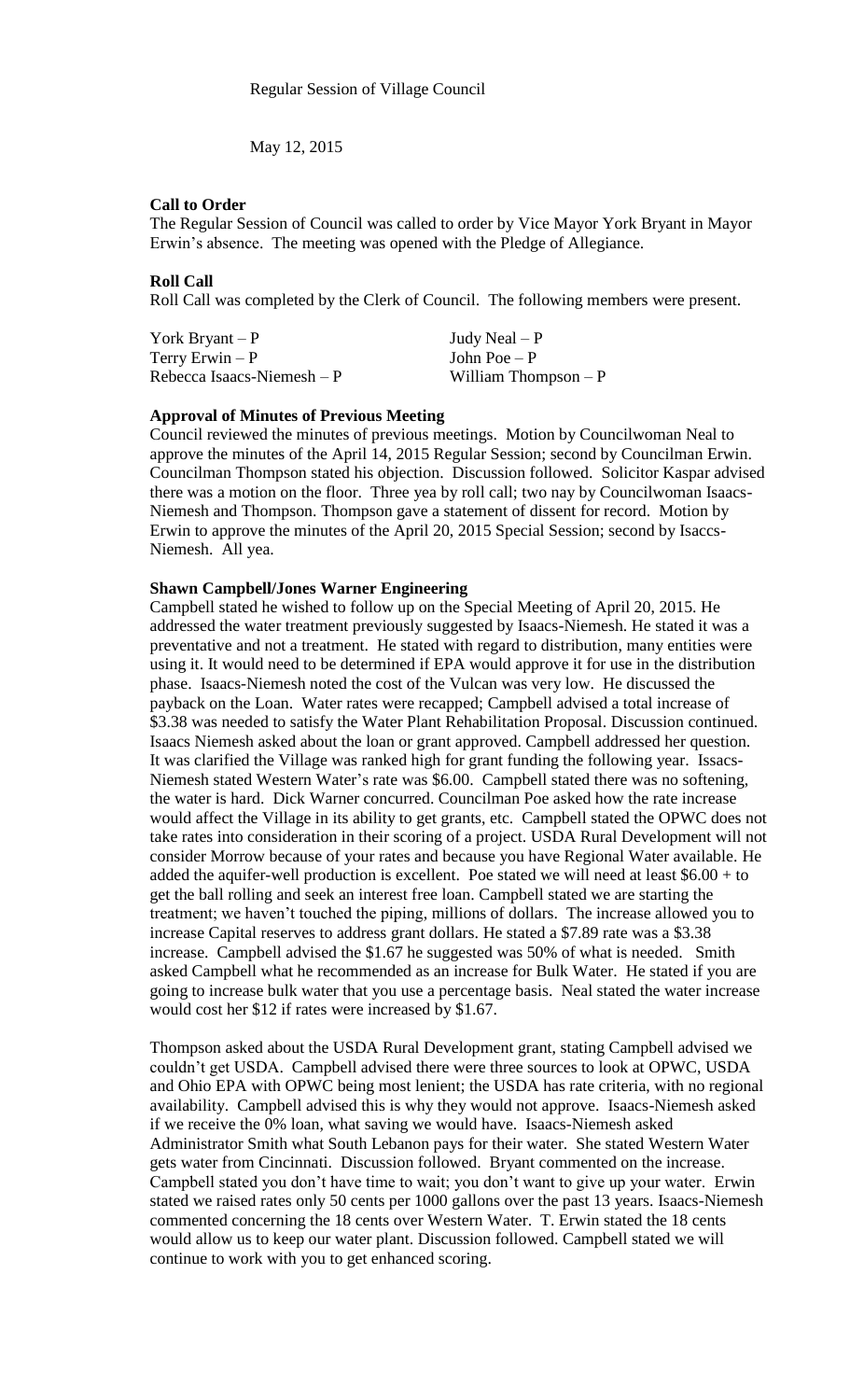May 12, 2015

Isaacs-Niemesh asked Smith if this was the one and only bid for this job. Smith responded. Campbell stated we gave you three options. Thompson stated this is not a bid; it is a proposal. Thompson stated the engineering is being done without a bid. Campbell discussed the engineering and useful life for the water plant. Neal asked the Solicitor regarding the legislation needed. Solicitor Kaspar advised an Ordinance was required for the rate increase with rate per 1000 gallons the Village would charge for bulk water tokens. Bryant commented. Discussion followed.

Motion by Poe to suspend the rules and waive three readings of Ordinance #8-15; second by Neal. Thompson called for a point of order. Kaspar advised. Discussion followed. Three yea by Erwin, Neal and Poe, two nay by Isaacs-Niemesh and Thompson.

Motion by Poe to adopt Ordinance #8-15 to increase water rates by 50%, a \$1.67 increase per 1000 gallons and 50% increase for bulk water; second by Neal.

Kaspar pointed out there is still a motion on the floor for the rate increase. IsaacsNiemesh asked that comments be allowed by citizens who live in the Village before the vote. Luanne Cain commented just get it done. Mr. Ducker stated he did not mind paying \$6.18 for a better quality of water; it's been many years since rates were increased. He stated we need we need to get this done. He stated it was discussed at previous meetings. Thompson commented. Mr. Ducker replied. Discussion followed. Luanne Cain stated if everyone here wants to keep their wells, they need to find a resolution and get it done or get water from Western Water or Warren County; make a decision one way or the other to. T. Erwin commented on the benefits. Isaacs-Niemesh asked when the rates would go into effect. The Village Administrator responded and stated EPA gave us an alternative one year ago.

Kaspar gave the first reading of Ordinance #8-15, the motion on the floor. All yea by roll call. Motion carried.

Neal asked if Option 3 could be passed at that time. Campbell asked if that included execution of the design. Smith stated they are one in the same. Campbell commented and stated Monroe needed an answer and discussed other matters at hand.

Motion by Neal to suspend the rules and waive three readings of Ordinance #9-15; second by Erwin. All yea. Motion by Neal to approve Ordinance #9-15, to execute Option 3, Water Plant Rehabilitation as set forth by Jones Warner Engineering; second by Erwin. All yea by roll call. Motion carried.

### **Warren County Drug Task Force**

Major John Burke reported the Task Force started in 1999 with Lieutenant Arrasmith, himself and one fax machine and has grown over time. He stated they were assisted by grants and donations from agencies and villages. He addressed HIDTA, High Intensity Drug Trafficking Area; he listed the jurisdictions involved. He added one gentleman handles prescription drug abuse investigations and one who handles financial crimes. Burke stated the Task Force pursues offenders in local and federal court. Burke advised he is retiring in October after 16 years in the position. A number of large cases, such as bath salts are now reduced considerably. He stated they started a Highway Intradiction Group with drug canines who remain on the highways; motor vehicles transport drugs via the highway. Task Force One Group is funded by the Attorney General's Office, intercepting cash. He added Mexico is a source. He stated hitting them via the money hurts worse. Burke added Meth Labs still exist and are still dangerous; Arrasmith runs this program. He stated we have a 25,000 square feet warehouse in Lebanon and our budget involves mostly personnel. Burke advised heroin overdoses increased 50%. Burke stated he's often asked what we are doing. Forfeiture funds go to education and rehabilitation. Clinics have been around for a while but injections are now available for addiction through a \$1Million grant; the result is 100% abstinence and works for 30 days with 12 to 18 month sessions.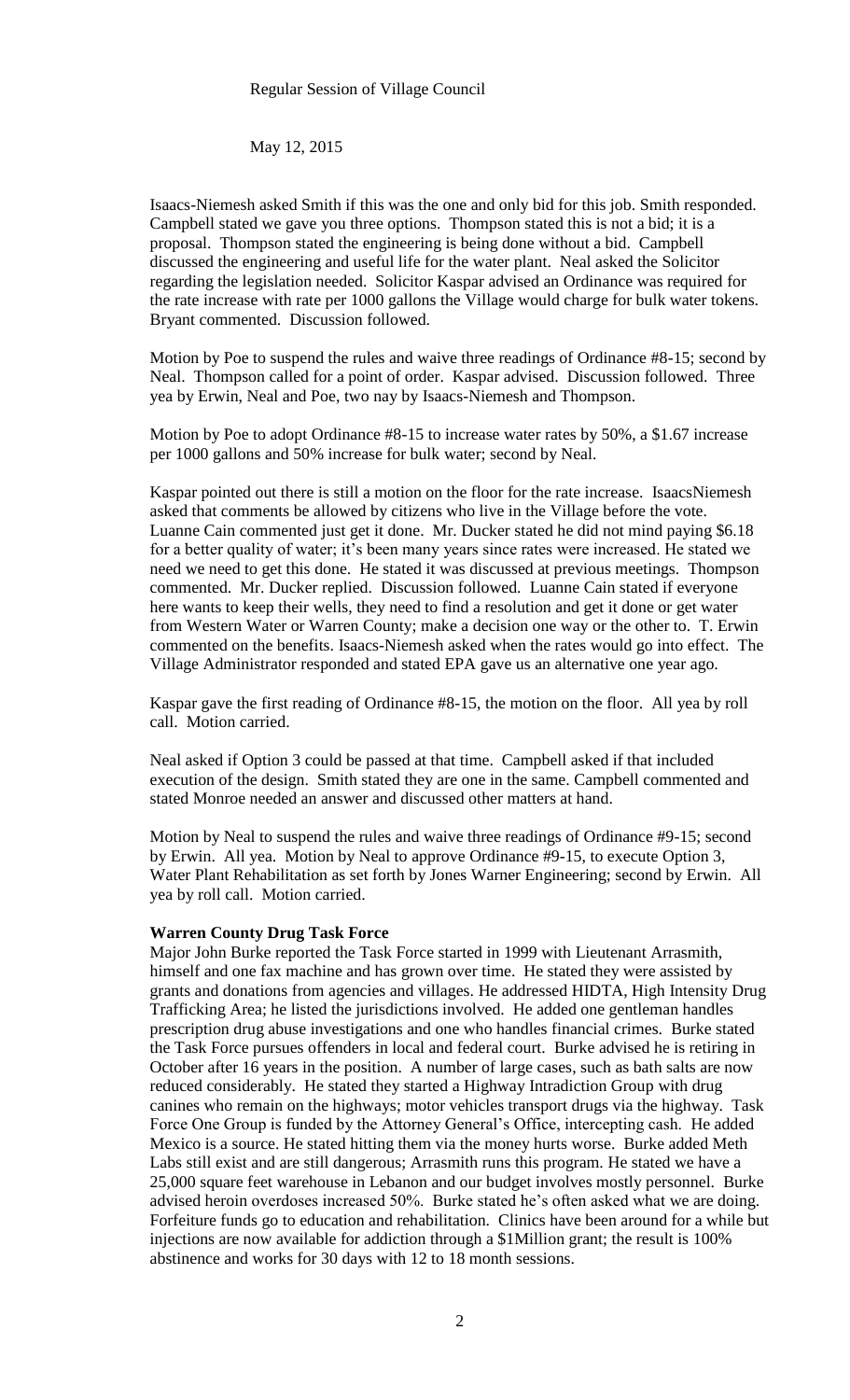#### Regular Session of Village Council

May 12, 2015

Now, there is a new product is in the experimental phase and is very expensive. He advised collaborative damage is caused; deaths are heartbreaking. He stated they uncover one meth lab per month; we received 598 tips from the public and followed up on every one.

New Major Arrasmith, now Lieutenant, after 23 years with the Sheriff's office will take over on October  $23<sup>rd</sup>$ . Burke stated they have been very successful with funding, grants and support from Villages. The target is middle to upper level drug traffickers. He thanked the Village of Morrow for all their support and asked for questions. Arrasmith introduced himself and highlighted his work. Erwin and Smith gave positive comments. Bryant shared a loss he experienced as a result of heroin. Isaacs-Niemesh asked about education on the subject. Arrasmith advised Kim Sellars does presentations to schools through donations from the Drug Task Force, also School Resource Officers. Bryant discussed a large arrest by Officer Hunt, over \$.5Million. Discussion followed. Mr. Ducker asked for the web page for the Drug Task Force. Arrasmith reported a new web page is being developed and will be launched soon. Business cards were made available. Arrasmith referred those present to the Warren County web site for additional information.

### **Reports / Legislation from Village Officials**

Village Administrator Rod Smith read excerpts from Zoning Ordinance Section 23.06 for appointment to the Zoning Board of Appeals. A full six year term is to be filled. He advised the Mayor requested Luanne Cain be appointed. Motion by Isaacs-Niemesh to confirm the appointment; second by Neal. All yea by roll call.

Smith reported 38 applications were received for the Maintenance Worker I position. Gary Johnson, a Lebanon resident, was hired to fill the position. Smith advised 100 people turned out for the Tree Board's celebration of Arbor Day at Salem Elementary; the Tree Board also worked with the Urban Forrester, Wendy Vanburen, resulting in a well attended presentation on tree Care at the Library. He stated the Veterans Memorial's first order of 87 engraved pavers were set two weeks ago; several positive comments were received. He also reported the Historical Society made a presentation at the Library on Abe Lincoln's stop in Morrow. Smith stated currently, there are three reservations for use of the Shelter at Phegley Park, a National Multiple Sclerosis 92 mile bike ride event, a ½ mile marathon and a picnic.

The Administrator Smith noted Morrow's Mayor's Court Report and Bank Reconciliation were included in his report to Council. He advised the past month was a busy one for Public Works, citing a number of completed projects to include filter media replacement in Bed I. Smith stated bush hogging was quite an adventure. He thanked Fiscal Officer Nichole Knell; he stated she found money from three past due invoices and will take the lead on finding health insurance providing for the Village. Smith advised Fire Chief LaFollette will celebrate his birthday on May 22nd; LaFollette will be retiring at the end of the month.

The Fiscal Officer provided written reports, Revenue Status by Fund Summary, Bank Reconciliation and Disbursements and discussed a Resolution needed to pay a contractor for work completed, increasing and decreasing appropriations for street repairs, increasing appropriations for Police Cruiser insurance claim for a total of \$3,000 being moved. Payment was received from the insurance company. She also advised payment was received for salt sales. She advised the credit card did not have available funds to pay the invoice; she suggested the limit should be increased. Discussion followed regarding the Police Cruiser incident.

Motion by Erwin to suspend the rules and waive three readings of Resolution #3-15; second by Neal. Motion by Erwin to adopt Resolution #3-15, approving miscellaneous adjustments in Appropriations Budget; second by Poe. All yea by roll call.

Bryant read the listed Resolution. Smith explained the purchase agreement and process. Isaacs-Niemesh asked the price of the salt. Administrator Smith provided the information, noting a significant decrease in costs at \$77 a ton.